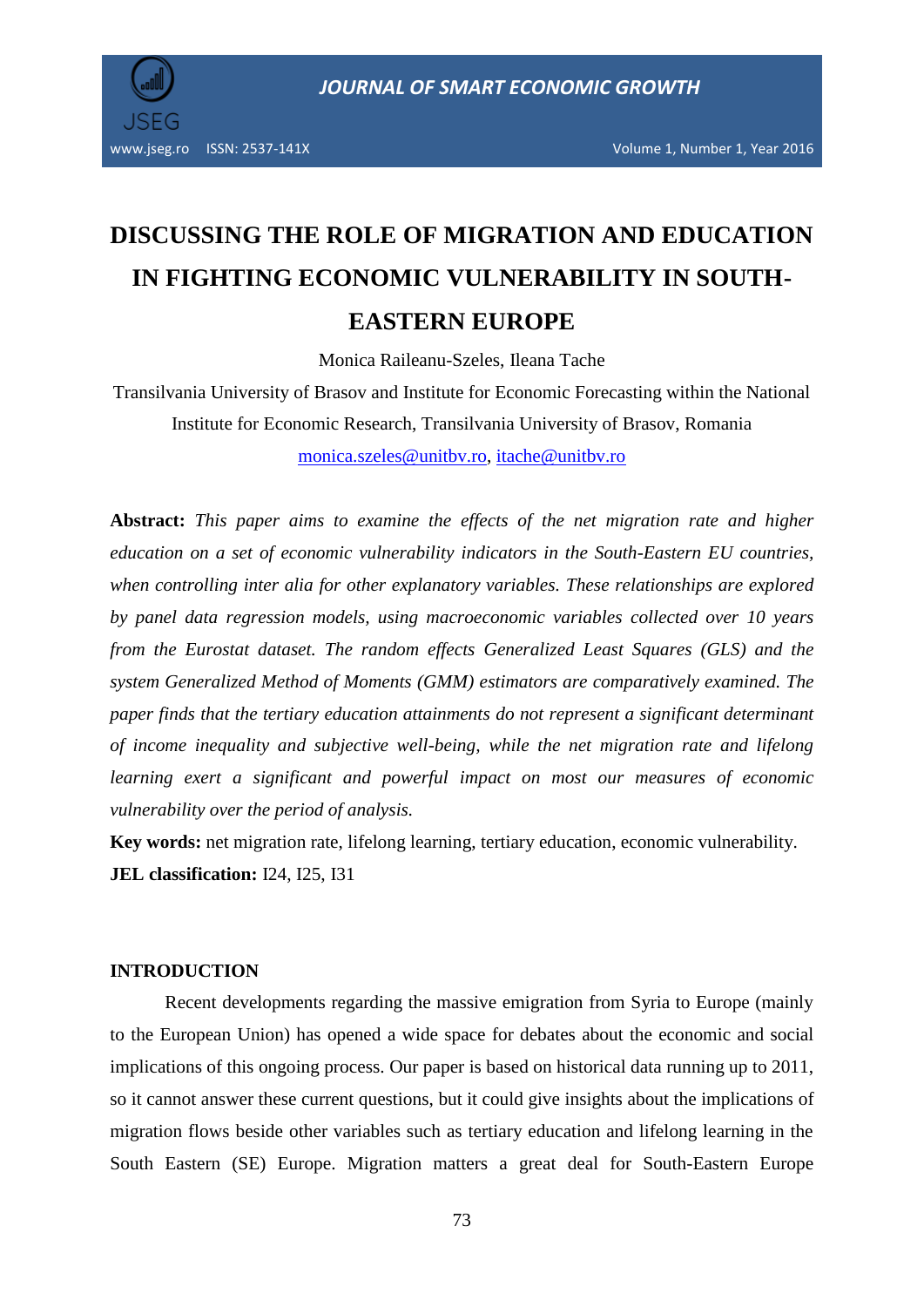

economies, societies and individuals. In this region, migration flows are primarily economically driven.

The paper discusses the role of education and net migration on a selected subset of economic vulnerability variables because the tertiary education and migration represent significant processes that have lately received an increasing attention into the SE Europe. Higher education systems are always in correspondence with societal trends, with a significant contribution to the economic and social stability.

Although a large body of literature has investigated the implications of education (e.g. higher education) and migration on different economic and social variables, little attention has been paid to the SE Europe area. In this light, our paper could bring valuable insights to the literature, by placing this "old" research question into a new context. Moreover, it analyzes together the implications of the net migration rate and tertiary education attainments, as two of the most important policy developments in the SE Europe.

The interest for the dynamics of economic vulnerability in the SE Europe comes from the continuous rise of socio economic inequalities in the European Union in the last decades. Despite the progress made in the sense of poverty reduction, economic development and economic growth, the regional and national, social and economic disparities continue to increase from one year to another across the EU, especially across the EU developed countries. An impressive number of papers have previously investigated the effects of different economic, social and demographic variables on social inequality and poverty in the EU, but little empirical evidence exists about the recent economic and social processes developing in the SE Europe, such as the dynamics of migration and tertiary education.

In this context, the paper analyzes how migration and tertiary education influence economic inequality in the SE Europe, and to what extent their impact is constant across different measures of economic inequality. In subsidiary, other economic variables are examined as potential determinants of economic inequality. Also, the same set of explanatory variables is used to examine the poverty risk disaggregated upon the income quartiles.

The paper is structured as follows: the next section reviews the body of literature in the field, the third section presents the methodology and data, the fourth section constitutes the empirical analysis, and the last section formulates the concluding remarks and policy recommendations.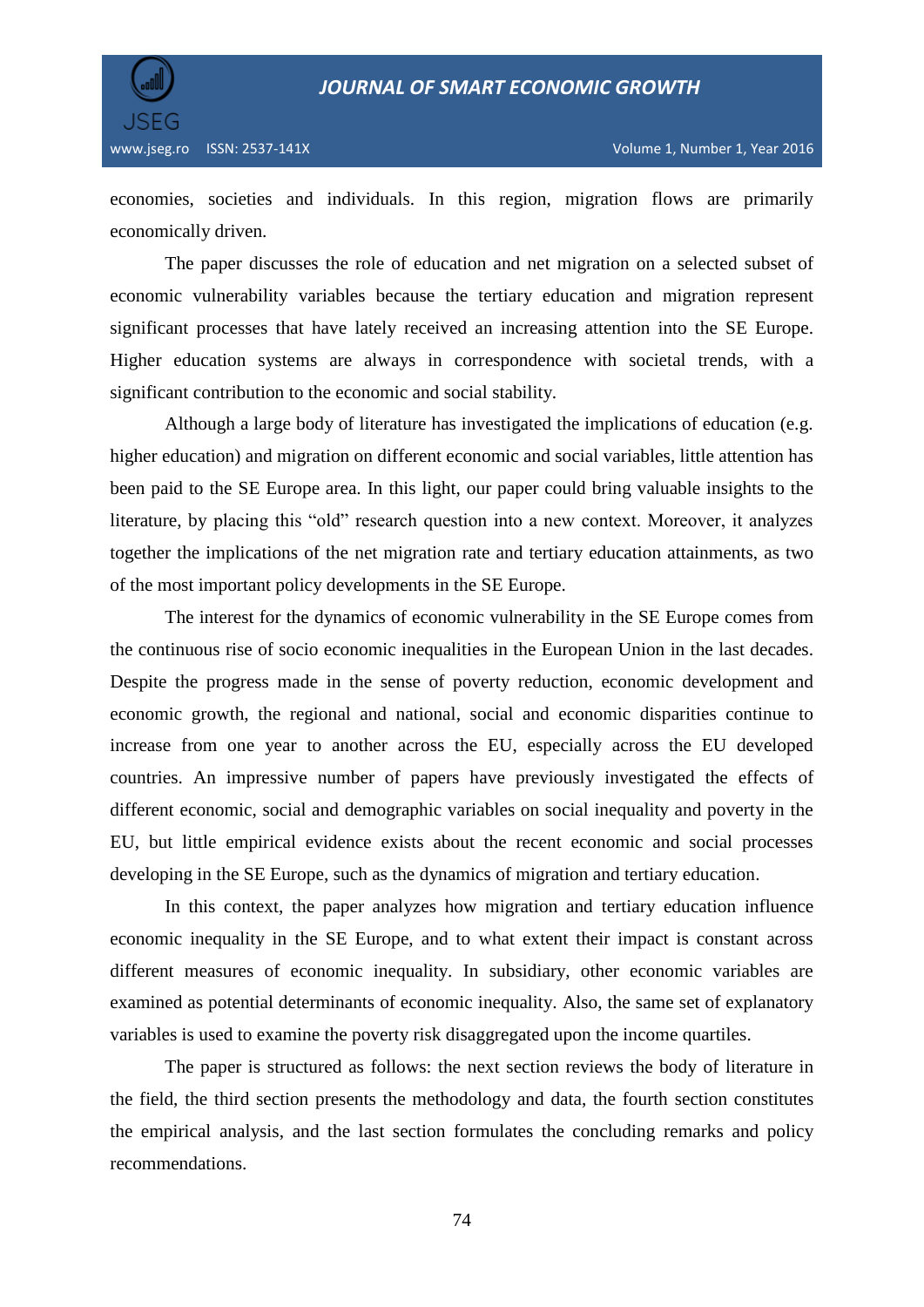

# **LITERATURE OVERVIEW**

A brief but concise literature overview can offer valuable insights for our research.

The international organizations are primarily concerned with the migration issues and realized a lot of studies in this field. IMF (2015) finds that migration flows are in generally driven by differences in income levels and strengths of social safety nets between sender and receiver countries. Most Central and South-Eastern European states with per capita incomes below USD 15000 have been on the sender side of migration flows since the late 1980s. The same study investigates the migration consequences and offers evidence that even for the receiving countries there are both short-term and potential long-run benefits of migration. The net fiscal impact of migration is, initially, to be negative, reflecting the cost of humanitarian aid and integration policies. However, over time, the fiscal burden diminishes, as migrants gradually enter the labour force and contribute to tax revenues.

IOM<sup>1</sup> (2015) finds out that, despite some negative aspects of migration such as the separation of families, brain drain and waste, increased health risks and health inequity, as well as xenophobia and discrimination, migration can and does contribute to inclusive and sustainable social and economic development by benefitting countries of origin and destination as well as by enabling the human development of migrants and their families.

The economics of migration literature provides a framework for understanding how migration may be conceptualized as a social protection strategy. For example, De la Brière et al. (1997) develop two models, using insurance and investment as the two main alternative motivations for migrants to send remittances to their families. Dadush and Falcao (2009) state that migrants are economic assets for both host and home countries, but the global financial crisis has disproportionately affected migrants, who are both economically and politically vulnerable. According to the same authors, temporary migration programs and collaboration with migrant-sending countries can help maximize the economic benefits of migration, including in times of crisis.

Craig, Waite, Lewis and Skrivankova (eds.) (2015) provide an interesting analysis, showing that globalization, the economic crisis and related policies of austerity have led to a growth in extreme exploitation at work, with migrants particularly vulnerable. They explore

 $\overline{a}$ 

<sup>&</sup>lt;sup>1</sup> International Organization for Migration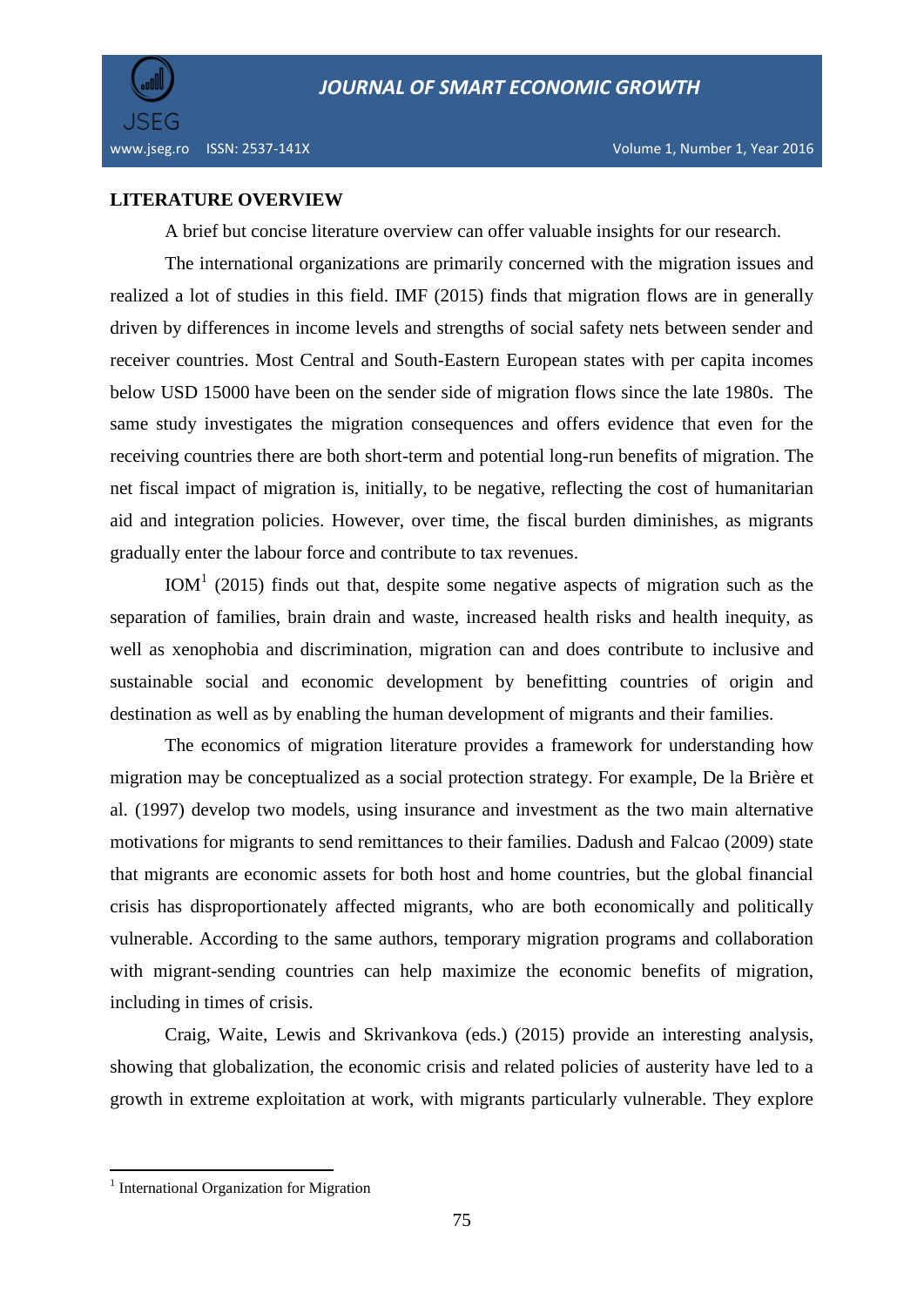

the lives of the growing number of severely exploited labourers in the world today, questioning how we can respond to such globalized patterns of extreme inequality.

A valuable attempt to locate migration within a social protection framework both theoretically and empirically belongs to Sabates -Wheeler and Waite (2003). They unravel the links between social protection and migration by exploring migration-specific vulnerabilities. A distinction is made between migration as a social protection strategy and migration as leading to vulnerabilities that require specific social protection instruments.

World University Service (WUS) Austria (2010) starts from the idea that education is a most valuable good that is worth protecting. Through support for education it is indeed possible to secure peace and economic and social stability. The above-mentioned study, on the basis of country-reports, analyzes the higher education in South-Eastern Europe and its connections with the economic and social development in the region, including employability and job opportunities.

Education services in South-Eastern Europe are also attentively investigated by Arandarenko and Bartlett (2012), who show that, in the crisis context, these services have come under increasing pressure leading to difficulty in providing the labour market with required skills, so they did not achieve their role in alleviating the economic vulnerabilities. As regards the importance of lifelong learning in South-Eastern Europe, numerous European documents recognize and perceive it as strengthening the economic and social recovery (for example European Training Foundation, 2006).

### **METHODOLOGY AND DATA**

Our analysis is conducted based on panel dataset, so that a set of panel data regression models is used to explain the variables of financial poverty upon a common set of explanatory variables. Two estimators are comparatively examined in the empirical section, the random effects Generalized Least Squares (GLS) regression and the system Generalized Methods of Moments (GMM). As it is usually assumed and found in most panel data studies, we expect our data to be affected by a number of econometric problems, such as: endogeneity, serial correlation and heterokedasticity. For these reasons, the GMM estimator is considered to be used in the empirical section. But, as highlighted in the next section, under small sample sizes, the GMM underlying tests Arellano-Bond, and especially the Sargan test becomes weak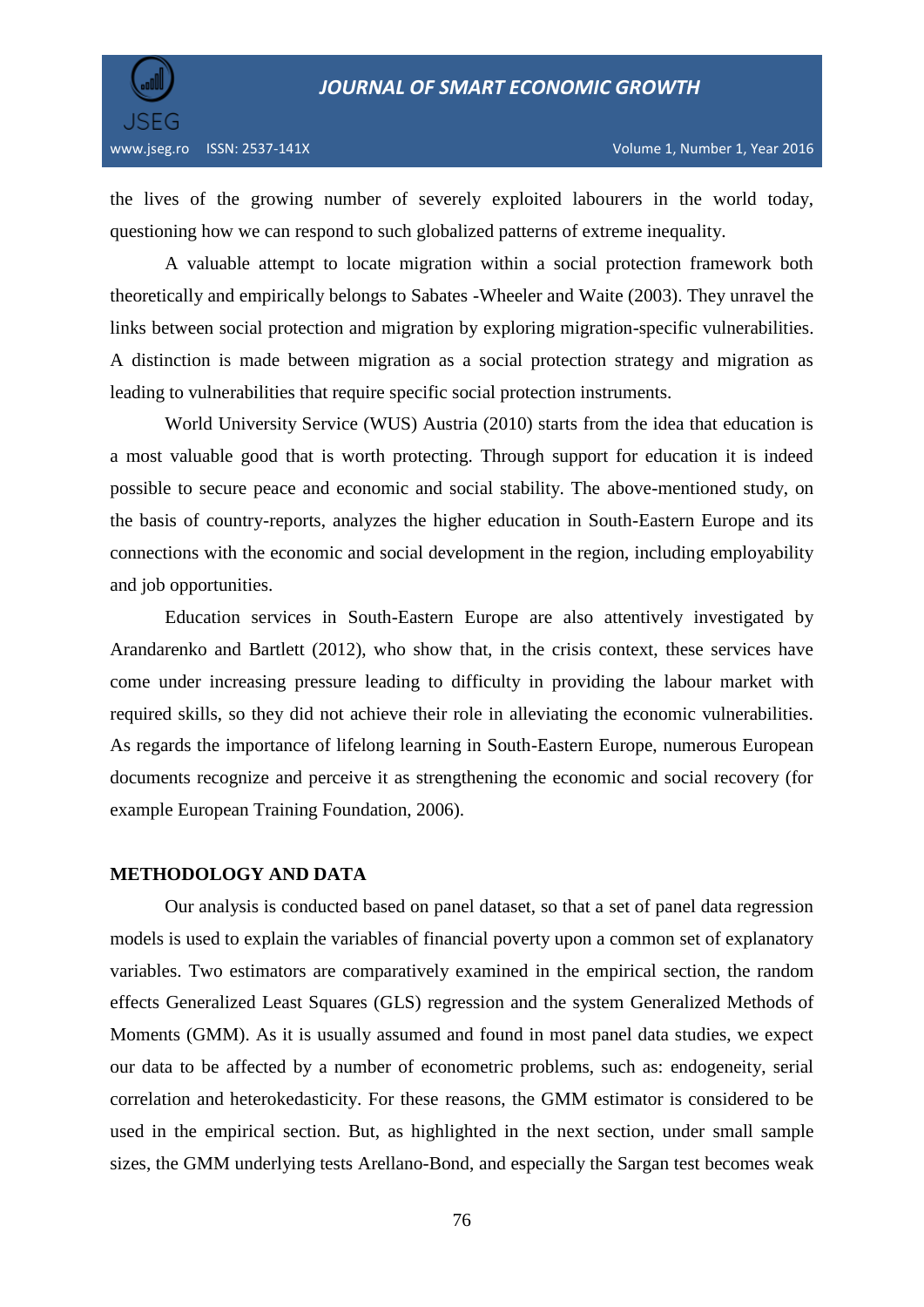

 $\overline{a}$ 

and could reject the model and the working set of instrumental variables. The GMM estimator is therefore used just in one regression model, while the random effects GLS regression is used in most regression models.

The data used in the empirical analysis are collected from the Eurostat dataset for a number of 10 New Member States and runs from 2000 to 2011. The countries included into our sample are SE European countries, which are also EU members<sup>2</sup>. The dependent variables are selected as to reflect different aspects of income inequality, subjective well-being and poverty: the income quintile share ratio (S80/S20), abbr. "Income quintile share ratio", and Gini coefficient of equivalized disposable income, abbr. as "Gini", are indicators of social inequality. The upward income transitions within one or two years, abbr. as "income transitions" suggests the income mobility. The housing cost overburden, abbr. as "housing overburden" is indicative for subjective well-being, while the poverty risk is a measure of economic vulnerability. Even the latter three variables do not explicitly refer to social inequality, they are used here as to describe different aspects of economic vulnerability.

The main explanatory variables of interest are the net migration rate, tertiary education attainments and lifelong learning. The latter two variables are indicators of the NMS performance in the field of education. The net migration rate is the difference between the number of persons entering and leaving a country during a year dividing per 1000 inhabitants. Beside the explanatory variable above, a subsequent set of control variables includes the government debt, GDP growth rate and employment rate of older people.

All variables of our analysis exhibit different patterns and degrees of volatility in the period of analysis. There are two exceptions: the GDP growth and the tertiary education attainments. The GDP growth (Fig.1) of all countries follows a similar pattern, whose most significant moment is the sharp drop during the global economic crisis. This figure is suggestive for the general long-term process of economic real convergence, not only in the EU area, but also in the NMS area.

<sup>&</sup>lt;sup>2</sup> Bulgaria, the Czech Republic, Estonia, Hungary, Latvia, Lithuania, Poland, Romania, Slovak Republic and Slovenia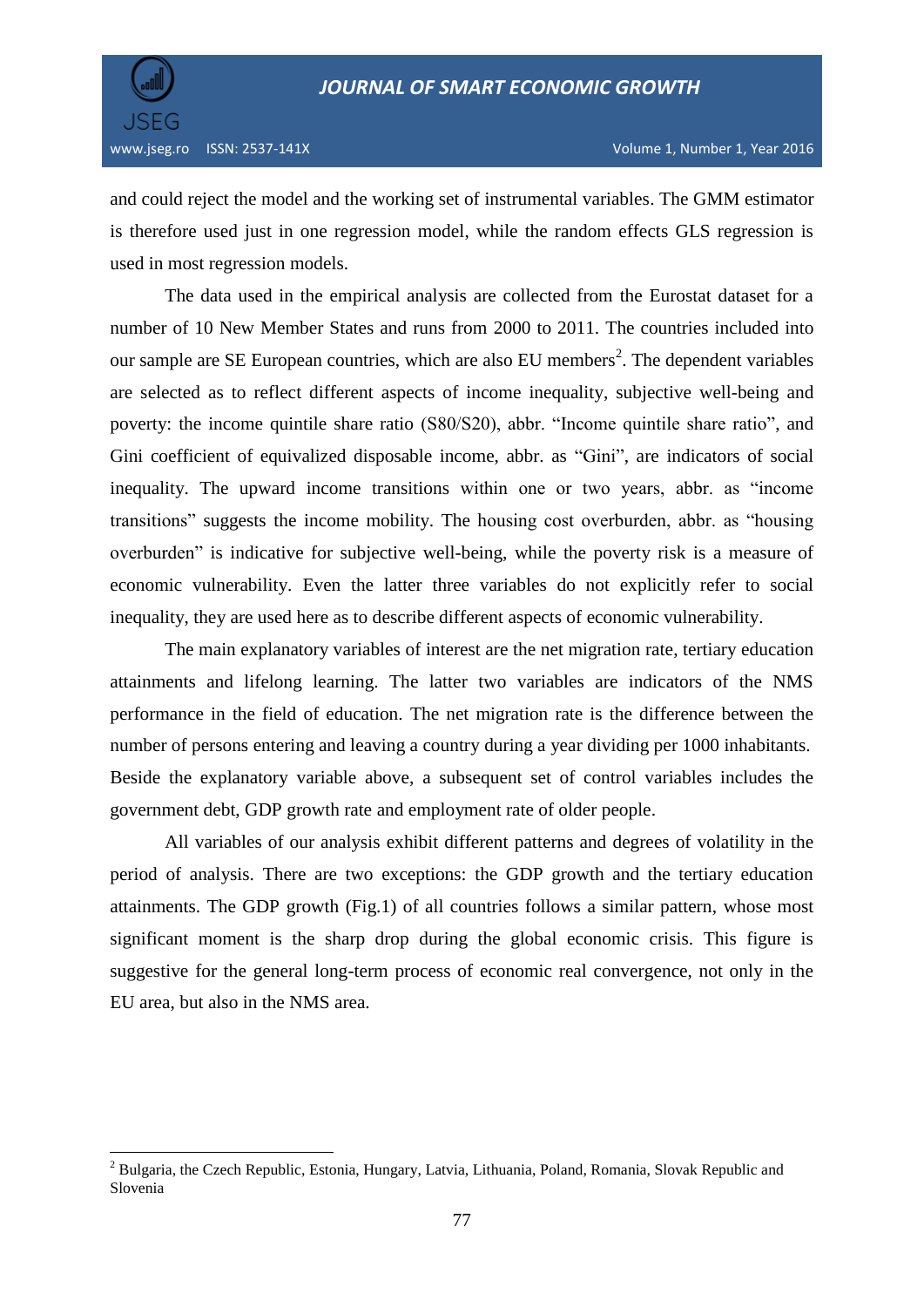



Fig 1. The dynamic of GDP growth in the SE Europe area

In Fig.2 all countries of our analysis follow the same increasing trend as regards the percentage of population with tertiary education attainments. Apparently this is a good sign of economic growth and economic development (as detailed in the empirical section), but this is true only when this increasing trend goes alongside with the insurance of quality in the educational process. Otherwise, the graduates will not be able to get a job, and they will further significantly contribute to the youth unemployment which reached high rates in the reference period all over the EU.



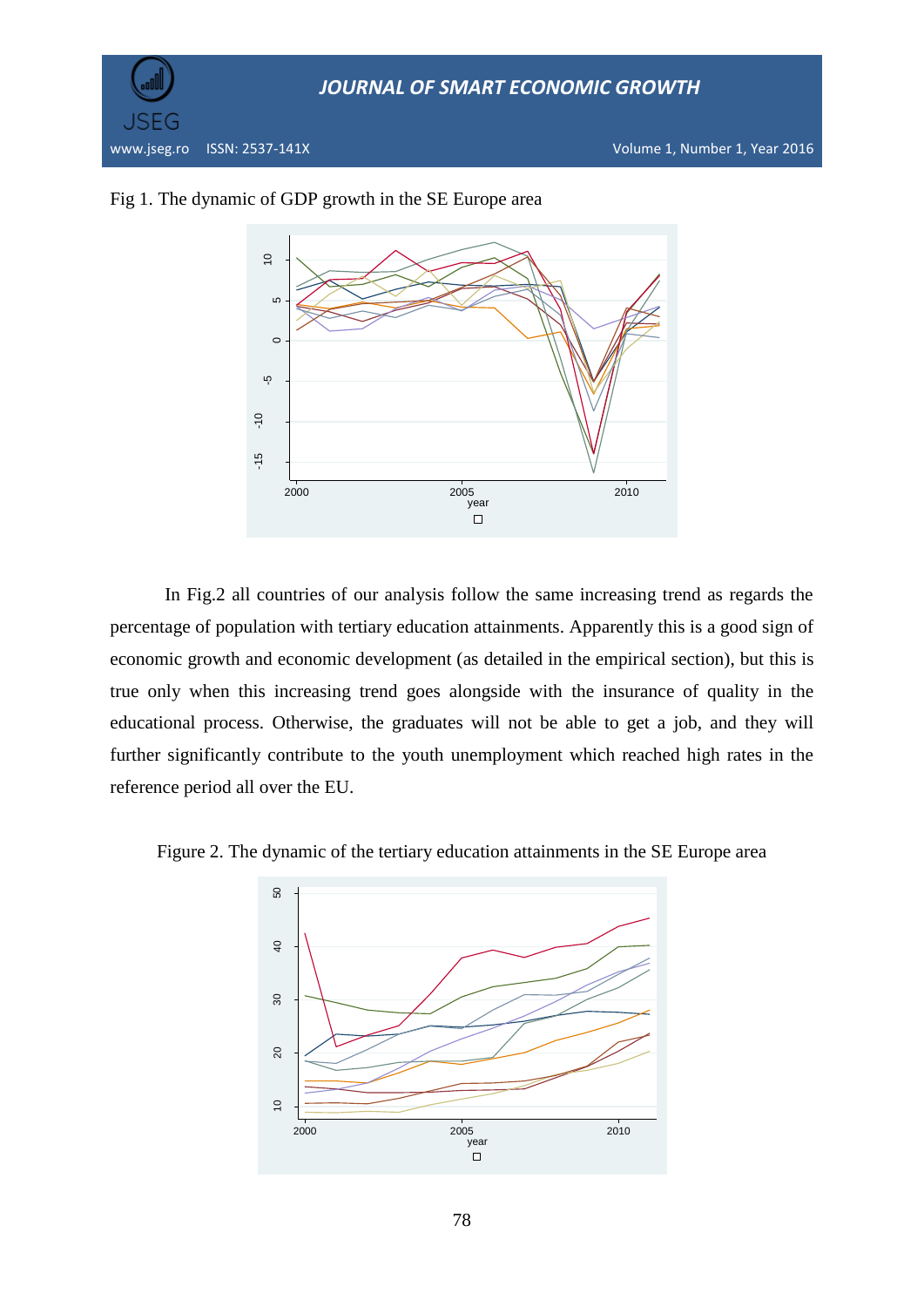

## **EMPIRICAL RESULTS**

In Tab. 1 the four variables of economic inequality are explained upon a set of explanatory variables. Even though the Gini indicator and the income quintile share ratio are both indicators of income inequality, they could give insights to different patterns of income inequality, as resulted from their conceptual scope. The income quintile share ratio compares the incomes of the persons or households at the top of the income distribution to those at the bottom. In turn, the Gini coefficient measures the extent to which the income distribution deviates from a perfectly equal distribution.

According to Tab. 1, the impact of the net migration rate on both the income quintile share ratio and Gini coefficient is significant and similar, in the sense that, according to both measures, the increase of the net migration rate leads to the decrease of income inequality. The net migration rate also generates a significant effect on income mobility, i.e. it discourages the income transitions, inducing therefore a low level of income mobility. The GDP growth brings the same effect on the variable of income transitions, in the sense that it discourages movements from one income category into another. The net migration flows have therefore a positive effect on the income inequality measures, but a negative effect on income mobility. At this point we rely on the initial definition of income transitions as upward income transitions developing within one or two years.

The education indicators have mixed effects on our subjective indicator of financial poverty. The increase of tertiary education attainments is found to feed subjective well-being. Although this finding is contrasting to a large body of literature suggesting that higher levels of education are associated to positive outcomes (such as better health, better well-being, higher social trust etc.), according to our model, our finding could steam from the peculiarities of the South-Eastern European labor market. The significant increase of tertiary education attainments from one year to another partially comes together with the situation of young graduates who generally meet difficulties in finding a job. They contribute to the youth unemployment rate, which reached high levels in the period of analysis not only in the SE Europe, but in all EU countries. Moreover, the very fast increase of the number of higher education institutions in the SE Europe did not always mean a fair or standard quality of the educational process or an appropriate transfer of knowledge, so that, once again, the higher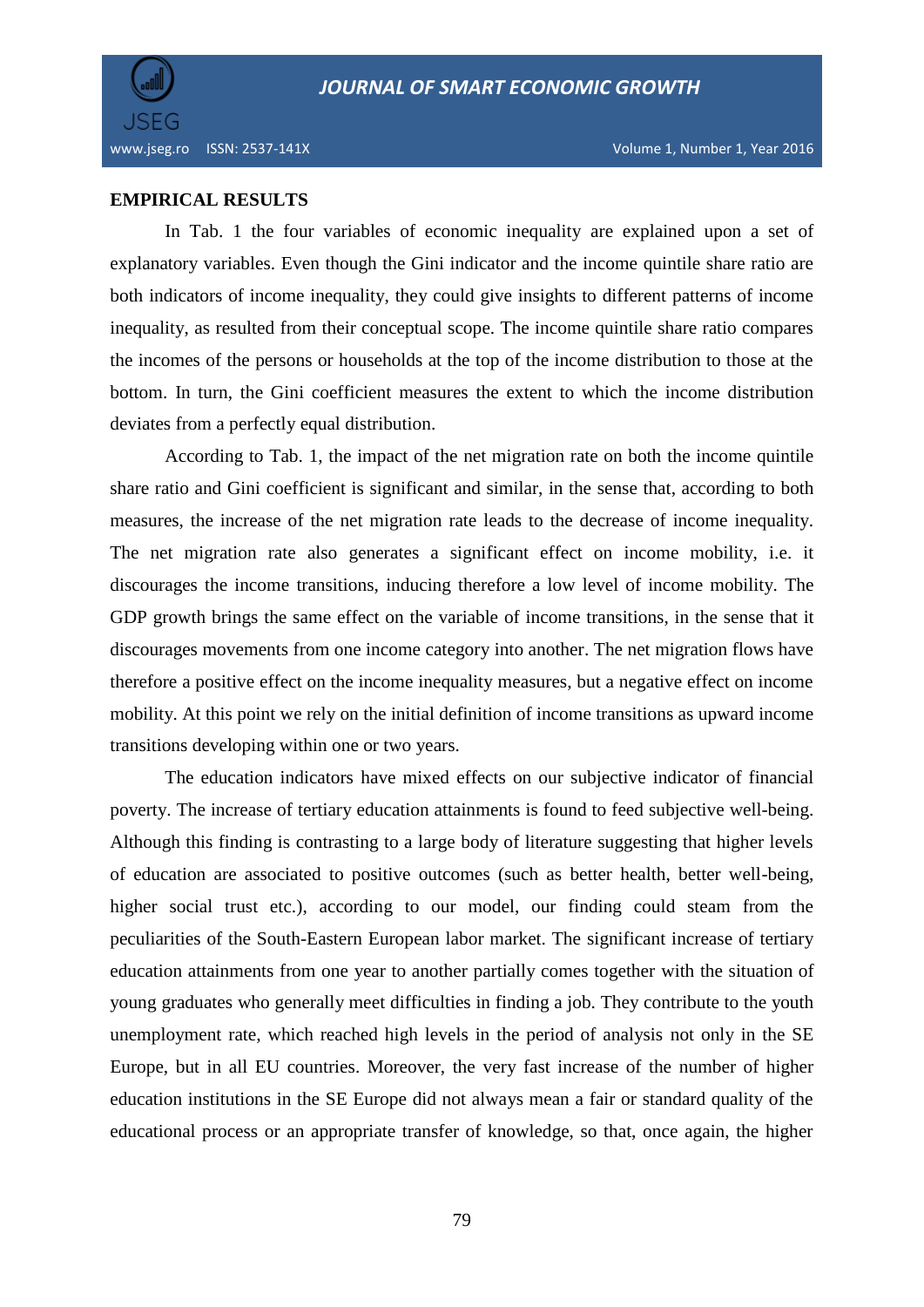

education could not always ensure a higher well-being, not in the short term, and nor in the long term.

In contrast, the lifelong learning has a positive influence on subjective well-being. The continuous accumulation of knowledge over the entire working life ensures the raise of subjective well-being in the SE Europe. Most people enrolling into this process already have a career or actively participate on the labor market, so that the lifelong learning helps them improving even more their well-being. The lifelong learning also contributes to the decrease of social inequality, but only when this is measured by the Gini coefficient.

Increasing the employment rate of older people has a positive effect on the improvement of subjective well-being. This finding is in line with our expectations. In the case of older people, the age represents a powerful barrier on the labor market. The older unemployed have become over time a vulnerable category in the SE Europe and not only here. But given the crisis of the "pay-as-you-go" pension system in the EU, mainly due to the aging process, the increase of older employability could generate positive social and economic benefits.

The government debt is strongly connected to our variables of financial poverty. The increase of governmental debt determines the reduction of income inequality measured by both our indicators (models 1 and 3). According to our results, a more indebted SE European country is more likely to have a lower income inequality. This could be explained by the social expenditure assumed by the SE European governments, which leads to the reduction of social inequality, at the price of the government debt increase.

| Explanatory        | Income quintile | Income      | Gini       | Financial |
|--------------------|-----------------|-------------|------------|-----------|
| variables          | share ratio     | transitions |            | burden    |
|                    | (mod 1)         | (model 2)   | (model 3)  | (mod 4)   |
| Net migration      | $-0.07***$      | $-0.37***$  | $-0.06***$ | $-0.05$   |
|                    | (0.02)          | (0.10)      | (0.02)     | (0.21)    |
| GDP growth         | $-0.006$        | $-0.09**$   | $-0.05$    | 0.13      |
|                    | (0.01)          | (0.05)      | (0.01)     | (0.11)    |
| Tertiary education | 0.008           | $-0.04$     | 0.02       | $0.70***$ |

**Table 1. The determinants of economic inequality, 2000-2011, SE Europe**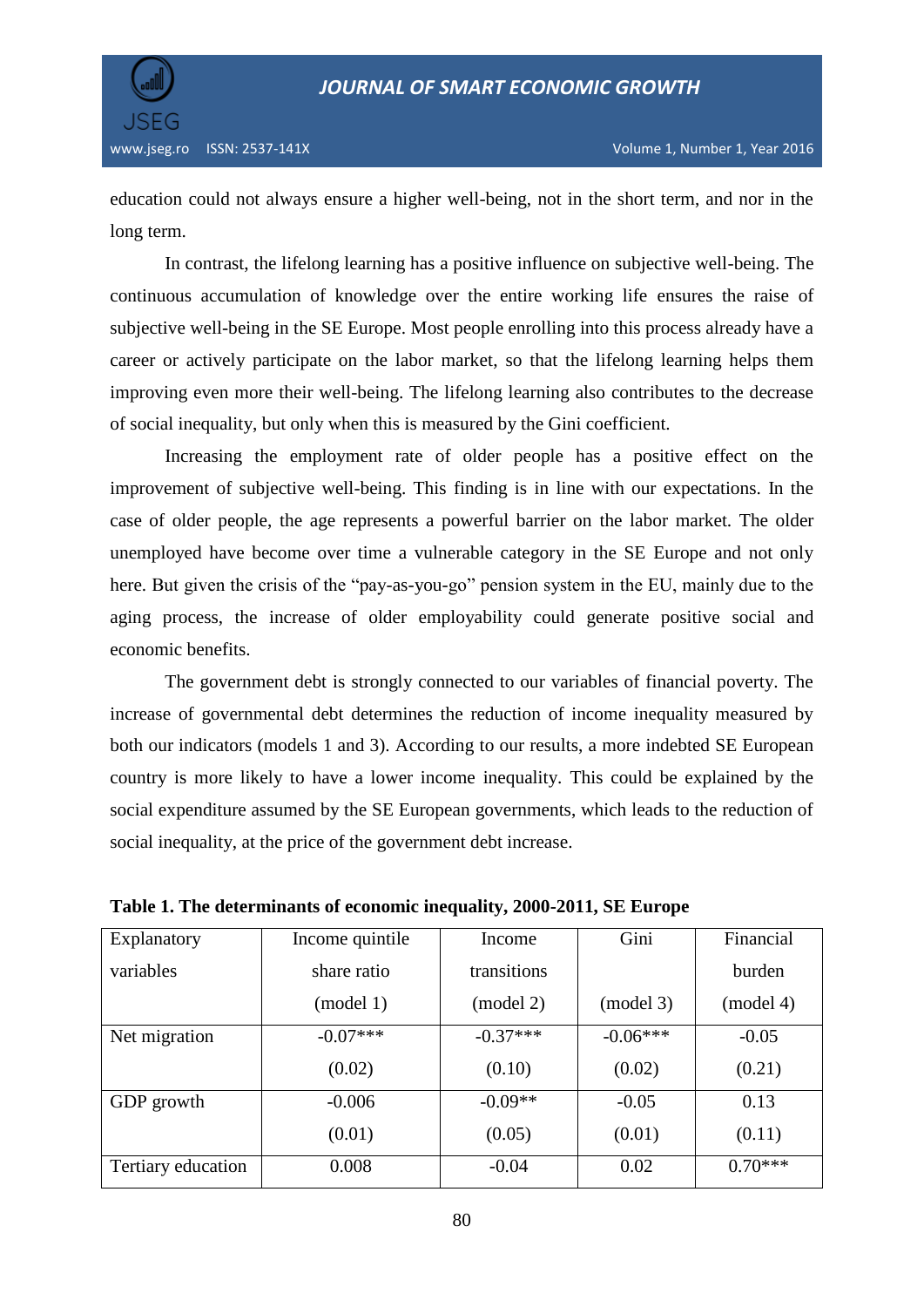

www.jseg.ro ISSN: 2537-141X Volume 1, Number 1, Year 2016

|                   | (0.02)    | (0.10)   | (0.02)     | (0.20)     |
|-------------------|-----------|----------|------------|------------|
| Lifelong learning | $-0.09*$  | $-0.002$ | $-0.11**$  | $-0.86**$  |
|                   | (0.04)    | (0.24)   | (0.05)     | (0.42)     |
| Older employment  | 0.01      | $-0.13$  | 0.03       | $-0.85***$ |
|                   | (0.03)    | (0.12)   | (0.02)     | (0.23)     |
| Government debt   | $-0.03**$ | $-0.07$  | $-0.03***$ | 0.06       |
|                   | (0.01)    | (0.05)   | (0.01)     | (0.11)     |
| Constant          | $5.93***$ | 40.24*** | $4.66***$  | $56***$    |
|                   | (1.44)    | (6.13)   | (1.22)     | (10.94)    |

*Note: Random effects GLS regression; \*\*\* p<0.01, \*\* p<0.05, \* p<0.1.; Period of reference: 2000-2011, 10 SE European countries.*

But one might argue that the regression models reported in Tab.1 are affected by endogeneity, such as it is the case of the relationship between the Gini coefficient and economic growth, whose bi-causality has been widely explored in the literature. In the presence of endogeneity, instrumental methods should be used. Although most papers relying on the GMM method usually report both the difference- and system GMM versions, in Tab.2 below we present just the system GMM output. This is because the system GMM estimator in dynamic panel data models is found to be less biased than the first difference GMM estimator (Hayakawa, 2007).

The first and second lag of endogenous variables are used as instruments. The first lag is correlated with the current error term, so that the second lag is normally required. But since the number of countries analyzed in this paper is here rather small (10 countries), using the second lag will weaken the Sargan statistic. A compromise is to use the first and second lags just in the case of our main variable of interest (net migration rate), and the first lag for the independent variable and for the GDP growth. However, the education variables, the government debt and older employment are not found in our preliminary analysis to be affected by endogeneity.

In Tab. 2, the Sargan test which has the null hypothesis of "the instruments as a group are exogenous" has a high p-value of 0.45, which suggests that the null cannot be rejected. The Arellano – Bond test for autocorrelation applies to the differenced residuals and has the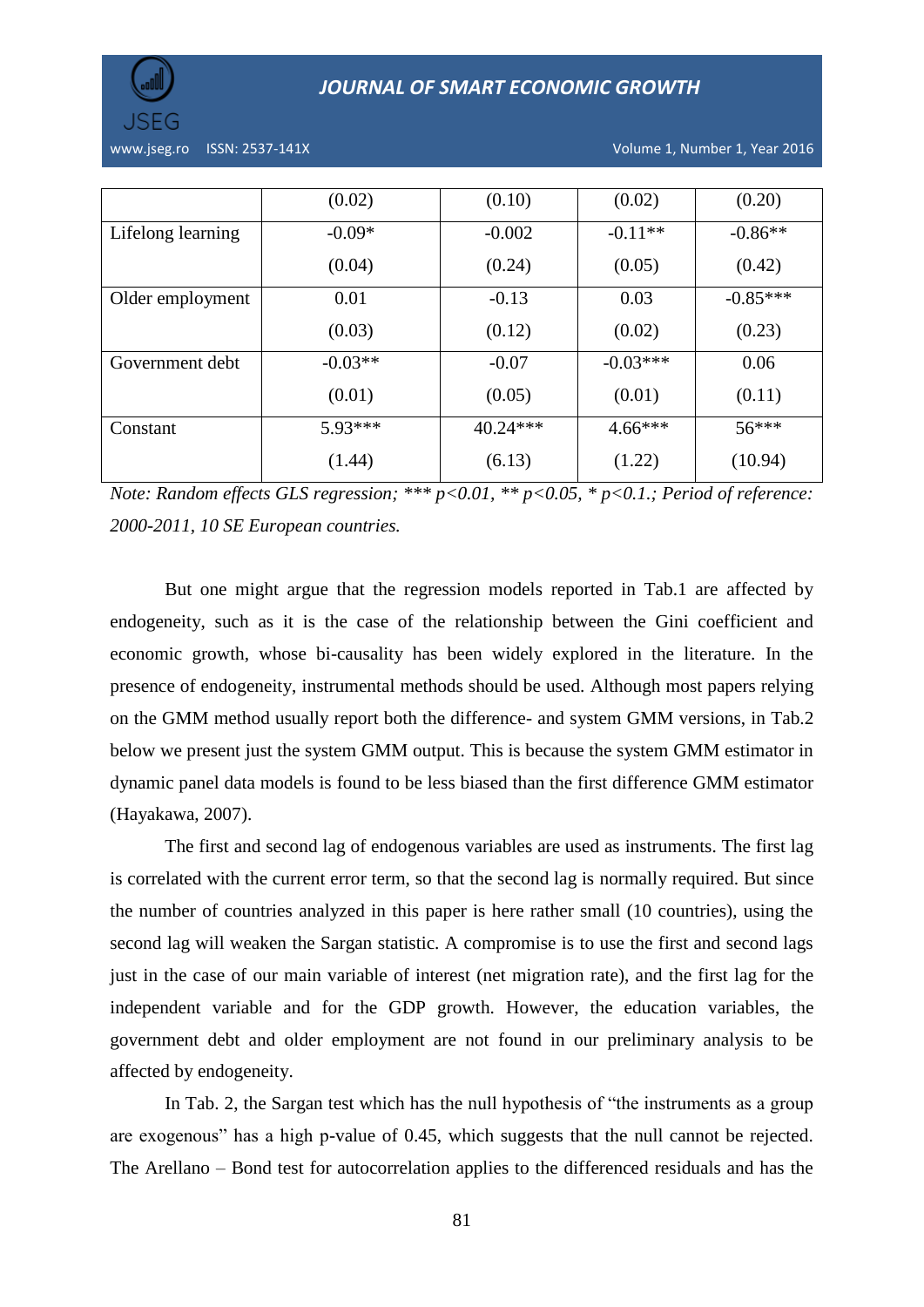

null hypothesis of no autocorrelation. The test for AR (1) process in first differences rejects the null hypothesis in the case of model reported in Tab.2, while the AR(2) test does not detect autocorrelation in levels.

In Tab.2, out of the four measures of economic inequality, just the Gini coefficient is explained upon the same set of explanatory variables as in model 3 of Tab.1, but using the GMM estimator this time.

The results are very close to those reported in Tab.1 model 3, and they are supportive for the analysis and conclusions above. Additionally, the Gini coefficient in the previous year is a significant determinant of the Gini coefficient in the current year.

| Explanatory variable    | Gini              |  |
|-------------------------|-------------------|--|
| Independent variable L1 | $0.67***(0.07)$   |  |
| Net migration           | $-0.04***(0.01)$  |  |
| L1                      | 0.01(0.01)        |  |
| L2                      | $0.01**$ (0.007)  |  |
| GDP growth              | $-0.005(0.01)$    |  |
| L1                      | 0.0009(0.007)     |  |
| Tertiary education      | 0.006(0.01)       |  |
| Lifelong learning       | $-0.06**$ (0.02)  |  |
| Older employment        | $-0.002(0.01)$    |  |
| Government debt         | $-0.01**$ (0.004) |  |
| Constant                | $2.11***(0.71)$   |  |

Tab.2 Determinants of Gini coefficient

*Notes. System GMM estimator, 2000-2011, 10 SE European countries; \*\*\* p<0.01, \*\* p<0.05, \* p<0.1.*

In Tab.3 the same determinants examined in Tab.1 are used this time to explain the poverty risk, separately for each income quartile. Only the significant regression coefficients are reported. The poorest income quartile has no significant regressors. The middle income quartiles have the largest number of significant explanatory variables. The tertiary education attainments stimulate the reduction of poverty risk, but only in the case of the second quartile,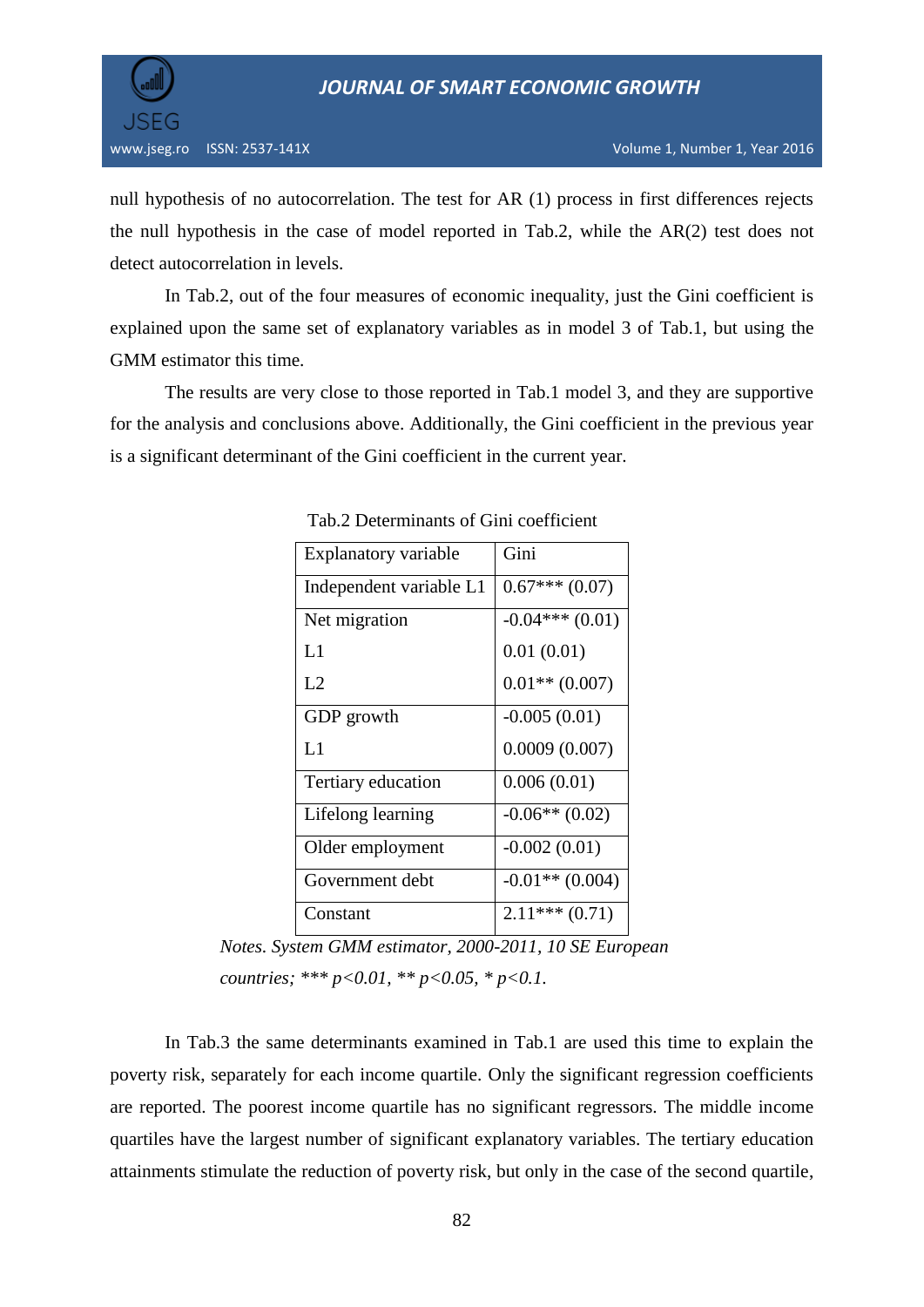

while the net migration rate is a factor of the poverty risk reduction, just for the third income quartile. The most important determinant of the poverty risk reduction is found to be the employment of older people, because this variable is a significant regression coefficient in 3 out of 4 regression models in Tab 3. The government debt could be associated with the decrease of poverty risk, but just for the third income quartile.

It is interesting to note that the poorest and richest quartiles are difficult to be targeted, and that the most responsive policy measures concern the middle income quartiles. The employment of older people seems to be a powerful policy measure with positive effects across most income quartiles. Surprisingly, the poverty risk of the poorest income quartile cannot be reduced by any of the policies suggested by the explanatory variables in Tab. 3.

| <b>Explanatory variables</b> | Poverty risk Q1 | Poverty risk Q2  | Poverty risk Q3  | Poverty risk Q4  |
|------------------------------|-----------------|------------------|------------------|------------------|
| Net migration                |                 |                  | $-0.55***(0.27)$ |                  |
| GDL growth                   |                 |                  |                  |                  |
| Tertiary education           |                 | $-0.52**$ (0.25) |                  |                  |
| Lifelong learning            |                 |                  |                  |                  |
| Older employability          |                 | $-1.10***(0.34)$ | $-0.96***(0.32)$ | $-0.89***(0.24)$ |
| Government debt              |                 |                  | $-0.28***(0.14)$ |                  |

**Table 3. The determinants of poverty risk upon the income quintiles**

*Note: Random effects GLS regression; \*\*\* p<0.01, \*\* p<0.05, \* p<0.1.; Period of reference: 2000-2011, 10 SE European countries.*

#### **CONCLUSIONS**

The continuous increase of the tertiary education attainments, the enrolling of a higher number of persons into the lifelong learning process from one year to another, as well as the dynamics of migration flows within the SE European region, are among the most interesting processes developing in the SE Europe. They could generate significant effects on the income inequality, poverty risk and subjective well-being.

The most important empirical results of our analysis could be summarized as follows. The increase of the net migration rate could contribute to the decrease of income inequality and poverty risk. The tertiary education attainments seem to aggravate subjective well-being,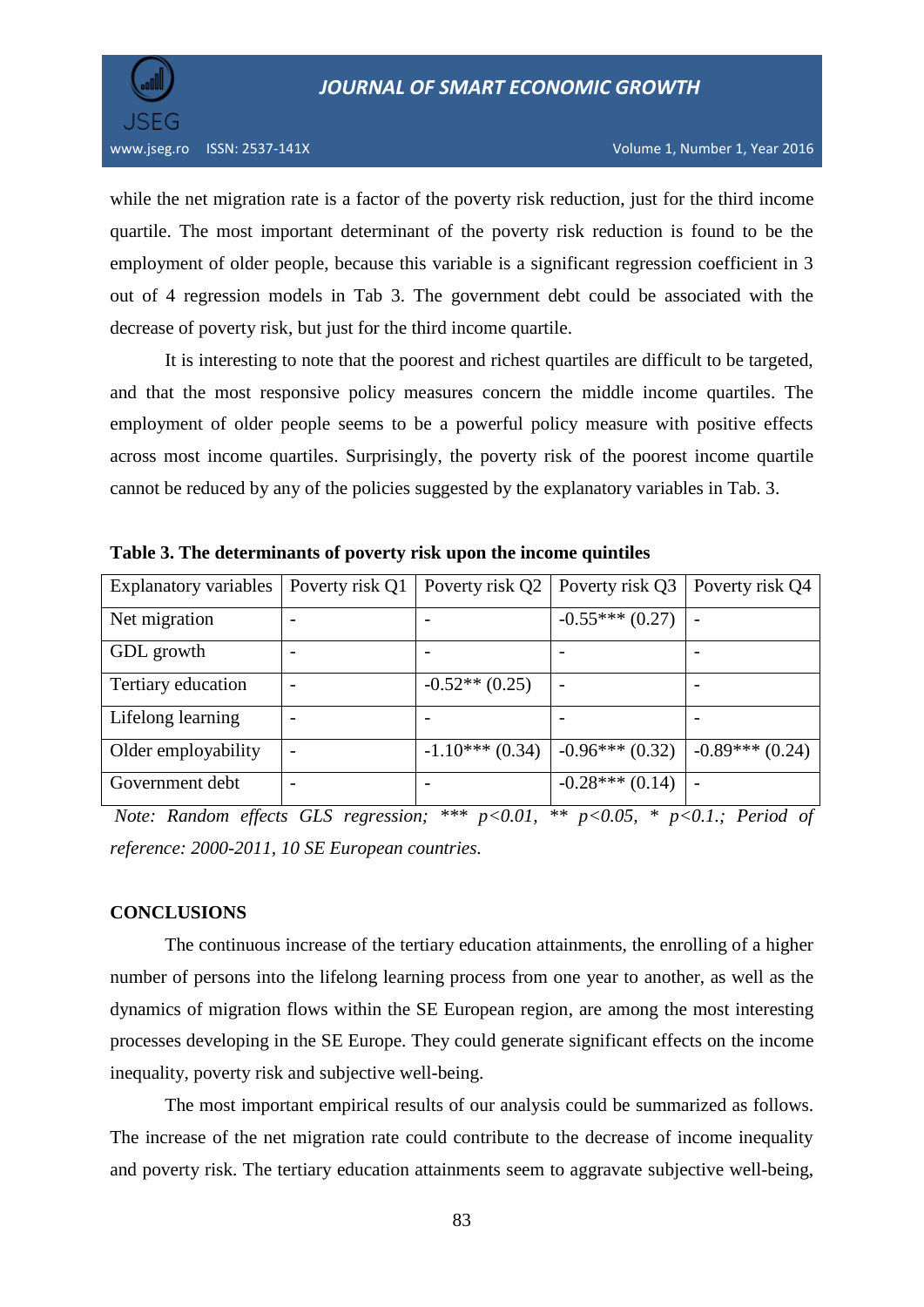

but allow reducing the poverty risk. Compared to the tertiary education attainments, the lifelong learning is a more powerful determinant of income inequality and subjective wellbeing. The increase of older' employability determines the decrease of poverty risk for most income quartiles, while improving subjective well-being. The government debt allows decreasing both the income inequality and poverty risk.

While the effect of the net migration rate is constant and positive across most our inequality, poverty and well-being indicators, the tertiary education has a positive effect only on the poverty risk reduction, and only for a middle income quartile. In turn, the process of lifelong learning generates more positive effects on our well-being and income inequality indicators. Our empirical findings lead to the recommendation to encourage the labor mobility across the EU (particularly within the SE European area), as well as the absorption of a higher number of persons into the lifelong learning in the future. Of course, fully leveraging on the human capital potential of migrants depends on countries' ability to successfully integrate migrants.

Also, we recommend governmental policies supporting employability of the older in the SE Europe, because this provides them protection from the risk of poverty and economic insecurity. As regards the poverty risk, its disaggregation upon income quartiles suggests that the governmental policies should focus more on the poor, because at present the most responsive income categories are the middle ones.

An interesting finding of our paper regards the social impact of tertiary education. Simply increasing the tertiary education attainments without straightforwardly looking at the quality of this process and at the labour market demand could generate negative side effects, such as revealed by our analysis, i.e. the deterioration of subjective well-being.

**CONFLICTS OF INTEREST AND PLAGIARISM:** The authors declare no conflict of interest and plagiarism.

## **REFERENCES**

1. Arandarenko. M. & Bartlett, W. (2012). *Labour Markets and Skills in the Western Balkans*. Belgrade: FREN.